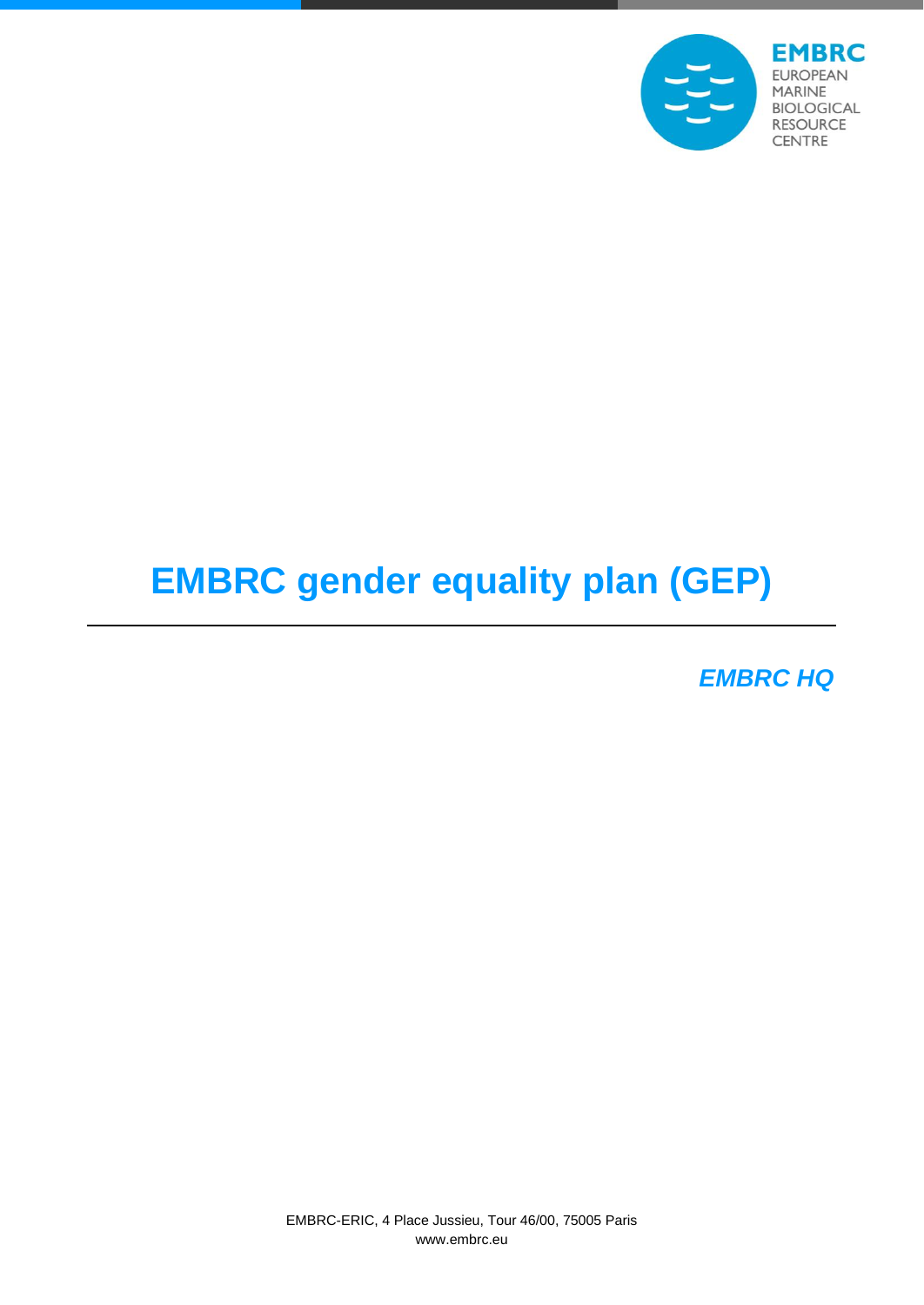

# **Table of contents**

| Gender Equality Plans (GEPs) in the European Research Area and Commission     |  |
|-------------------------------------------------------------------------------|--|
|                                                                               |  |
|                                                                               |  |
|                                                                               |  |
|                                                                               |  |
|                                                                               |  |
|                                                                               |  |
|                                                                               |  |
|                                                                               |  |
|                                                                               |  |
|                                                                               |  |
|                                                                               |  |
|                                                                               |  |
|                                                                               |  |
|                                                                               |  |
|                                                                               |  |
|                                                                               |  |
|                                                                               |  |
|                                                                               |  |
|                                                                               |  |
|                                                                               |  |
|                                                                               |  |
| 2.3. Integration of the gender dimension into EMBRC organisational culture 11 |  |
|                                                                               |  |
|                                                                               |  |
|                                                                               |  |
|                                                                               |  |
|                                                                               |  |
| 2.4. Measures against gender-based violence, including sexual harassment12    |  |
|                                                                               |  |
|                                                                               |  |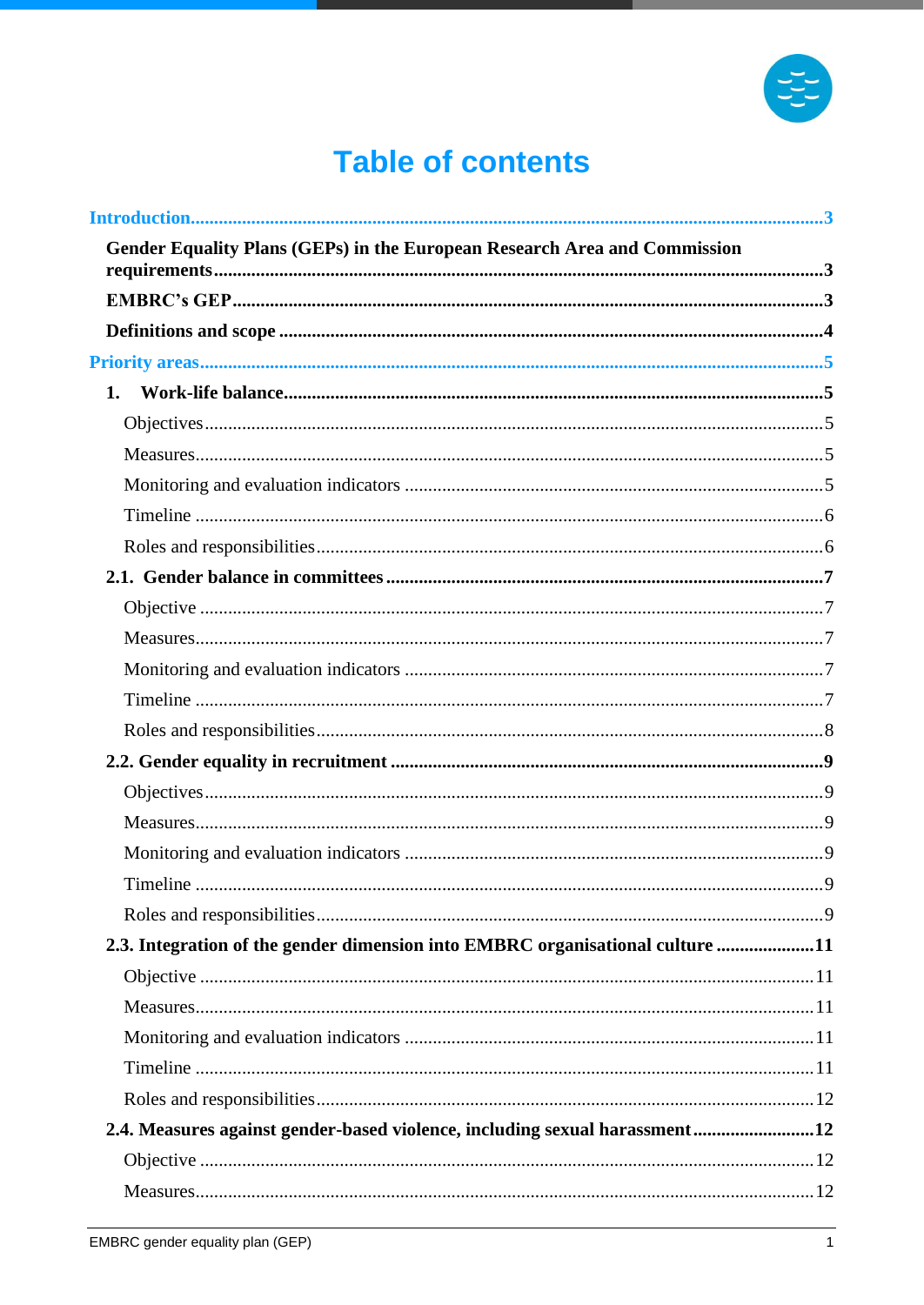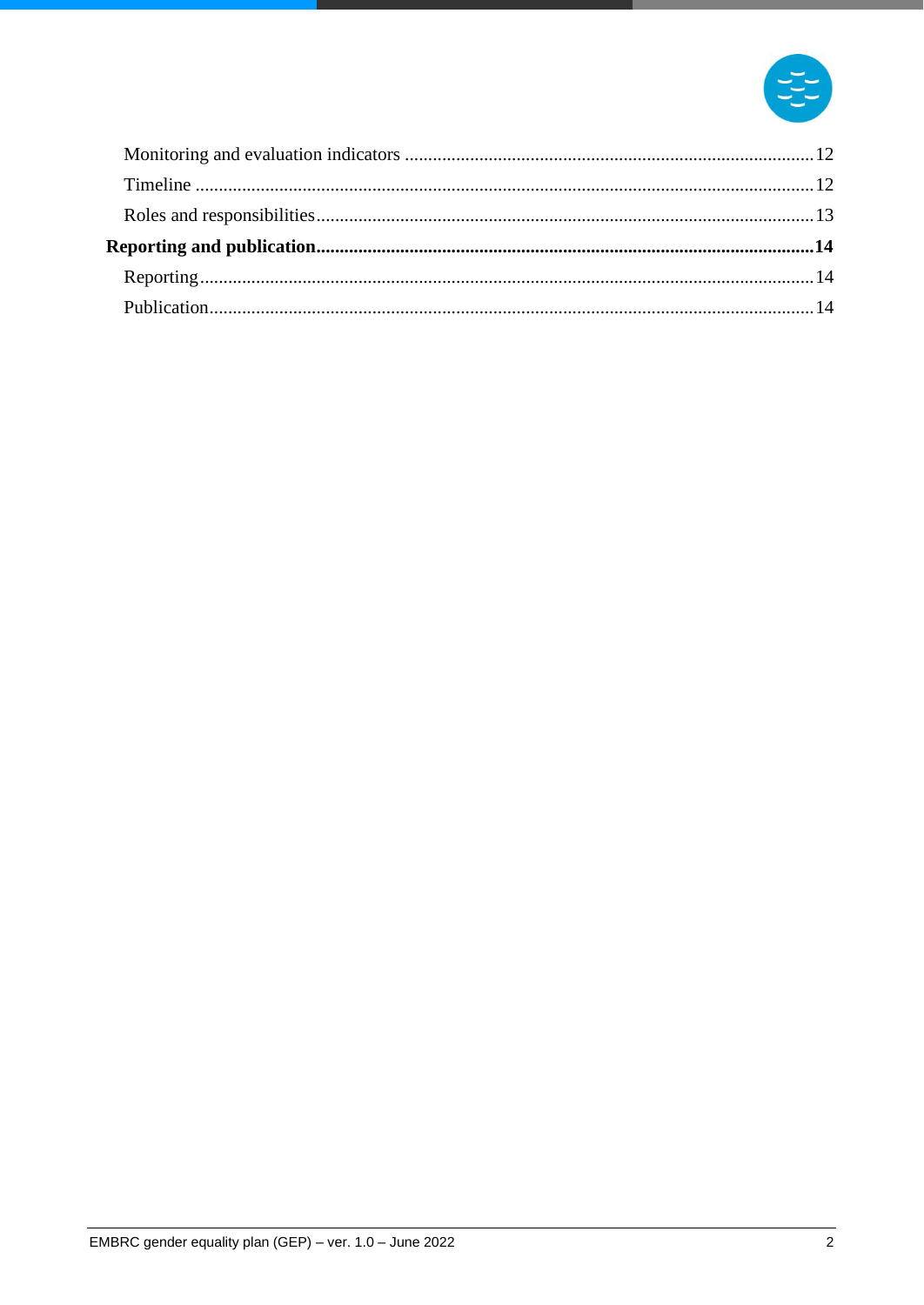

# <span id="page-3-0"></span>**Introduction**

# <span id="page-3-1"></span>**Gender Equality Plans (GEPs) in the European Research Area and Commission requirements**

Gender equality is a fundamental value of the European Union. Gender equality benefits research and innovation (R&I) by improving the quality and relevance of R&I, attracting and retaining more talent, and ensuring that everyone can maximise their potential.

There has been demonstrable progress towards gender equality in the European Research Area (ERA), but data shows there is still significant work to be done. Gender equality goals can only be achieved through a structural approach to change across the whole European R&I system, entailing the joint commitment of R&I organisations, their funders and national authorities, and the European Commission.

To create a modern, inclusive, and equal-opportunity work environment, it is necessary to create a framework that takes into account the issues and barriers that are actively discouraging or disadvantaging certain groups in the work environment. Such a plan should ensure that an organisation is enabling a healthy work-life balance and organisational culture, which respects individuals' needs and social circumstances. The leadership should ensure gender balanced in the organisation, as well as in its various committees, working groups, and governance structure. It should ensure that all genders are treated and considered equally in the recruitment process, and once working in the organisation, that they have equal opportunity in career progression. There also needs to be a commitment to ensure the organisation actively promotes these values beyond their own organisational structure, but also in their outward facing activities. Finally, it is the duty of an employer to ensure that their staff can work in a safe environment, putting in place measures against gender-based violence, such as sexual harassment.

The European Marine Biological Resource Centre (EMBRC) commits to create such a workplace by defining a Gender Equality Plan (GEP) that it will publish on its website, to demonstrate our support for this policy. We will dedicate resources to ensure its implementation and integrate the policy in our KPIs to track the progress and performance of the institution. To ensure that this policy leads to real change within the organisation, EMBRC will also commit to provide training to its staff to ensure that everyone understands the issues, and deal with engrained attitudes and perceptions, including those that people may not be aware of.

# <span id="page-3-2"></span>**EMBRC's GEP**

In line with the principles outlined above, the EMBRC GEP will forge a strong culture of gender equality. This GEP contains objectives from the five fields suggested by the European Commission (**'**EC (2021) Horizon Europe Guidance on Gender Equality Plans'. These recommendations have been adapted to match the current circumstances of EMBRC, taking into account French national legislation employment law (EMBRC is hosted and based in France) to ensure its legal conformity, and will be adapted as our organisation evolves.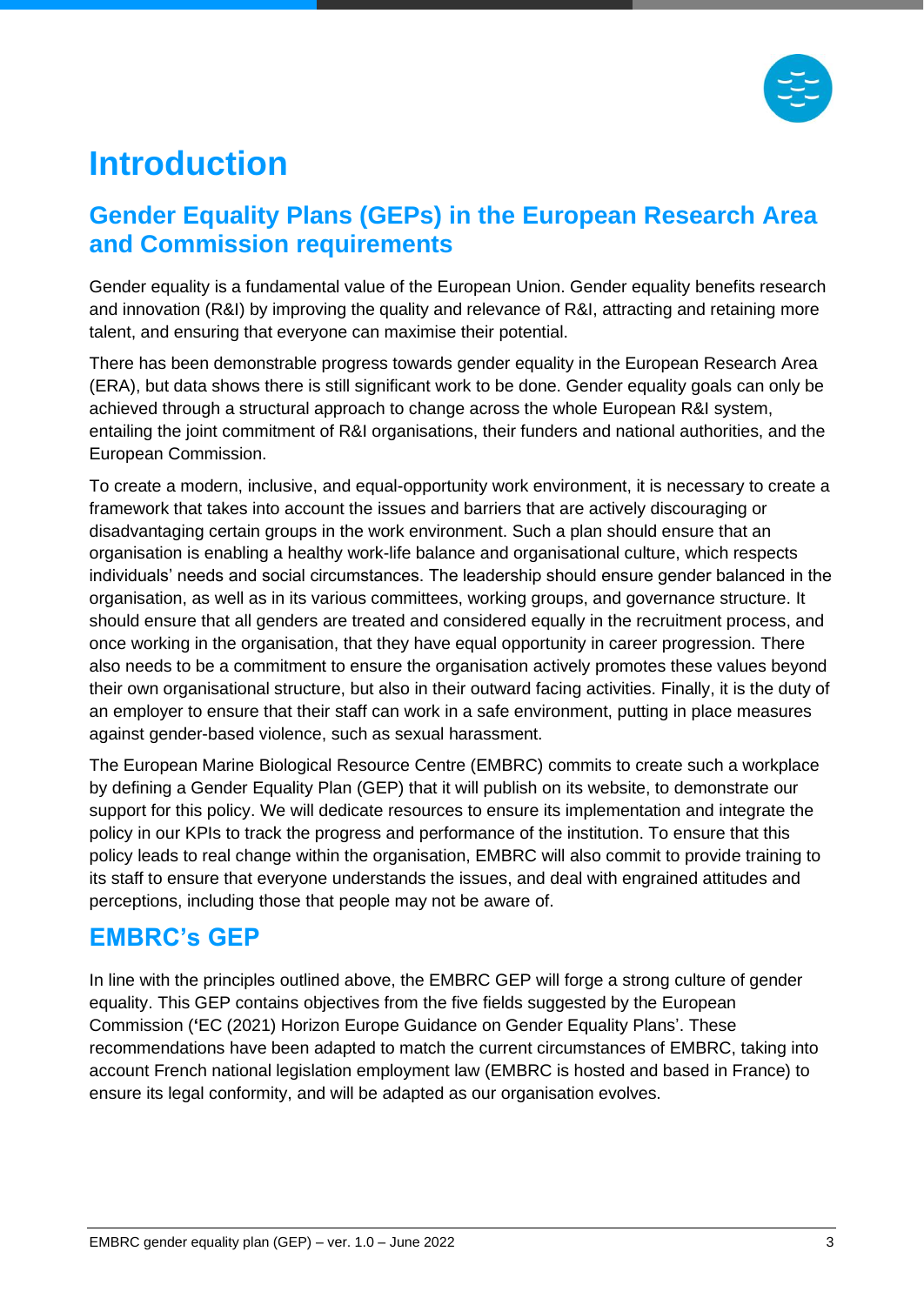

# <span id="page-4-0"></span>**Definitions and scope**

In most countries and institutions across Europe, 'gender statistics' are collected according to biological sex at birth, usually in a binary fashion (female, male) and, more rarely introducing the intersex category. In an increasing number of countries and organisations, however, data is being collected according to gender identity, with usually at least three categories considered: woman, man, and non-binary (gender-diverse). See also: [European Commission's LGBTIQ equality](https://ec.europa.eu/info/policies/justice-and-fundamental-rights/combatting-discrimination/lesbian-gay-bi-trans-and-intersex-equality/lgbtiq-equality-strategy-2020-2025_en)  [strategy](https://ec.europa.eu/info/policies/justice-and-fundamental-rights/combatting-discrimination/lesbian-gay-bi-trans-and-intersex-equality/lgbtiq-equality-strategy-2020-2025_en) adopted on 12 November 2020.

In order to follow the evolution of practice on this topic, EMBRC's approach to gender equality is not limited to balance a binary distribution but to advance gender identity equity and inclusion on a gender-diverse basis. As such, our goal is not simply a 50-50 split between categories defined as 'male' and 'female'. However, as these categories are helpful, we do refer to them to point out existing disparities, and to strive towards more inclusive gender representation between all identified genders (male, female, other – or non-binary).

In terms of race, however, in the context of discussions of gender equality, it may also be appropriate to raise disparities in racial representation (or under-representation). Any suggestions in this regard, as well as in regard to gender equity, will be subject to French employment law.

This document primarily concerns staff located at EMBRC headquarters (HQ) in Paris.

The proposed period of implementation is **three years: Semester 1 (S1) 2022 to Semester 2 (S2) 2024**. This document will be updated following evaluation periods (see proposed timelines below), as appropriate. Subsequent versions will be renamed accordingly.

Given that each of EMBRC's member countries ('nodes') are subject to their own national or institutional legislations, this document cannot be applied to them. However, it may serve as a guideline for those nodes wishing to develop their own GEP, as relevant/feasible.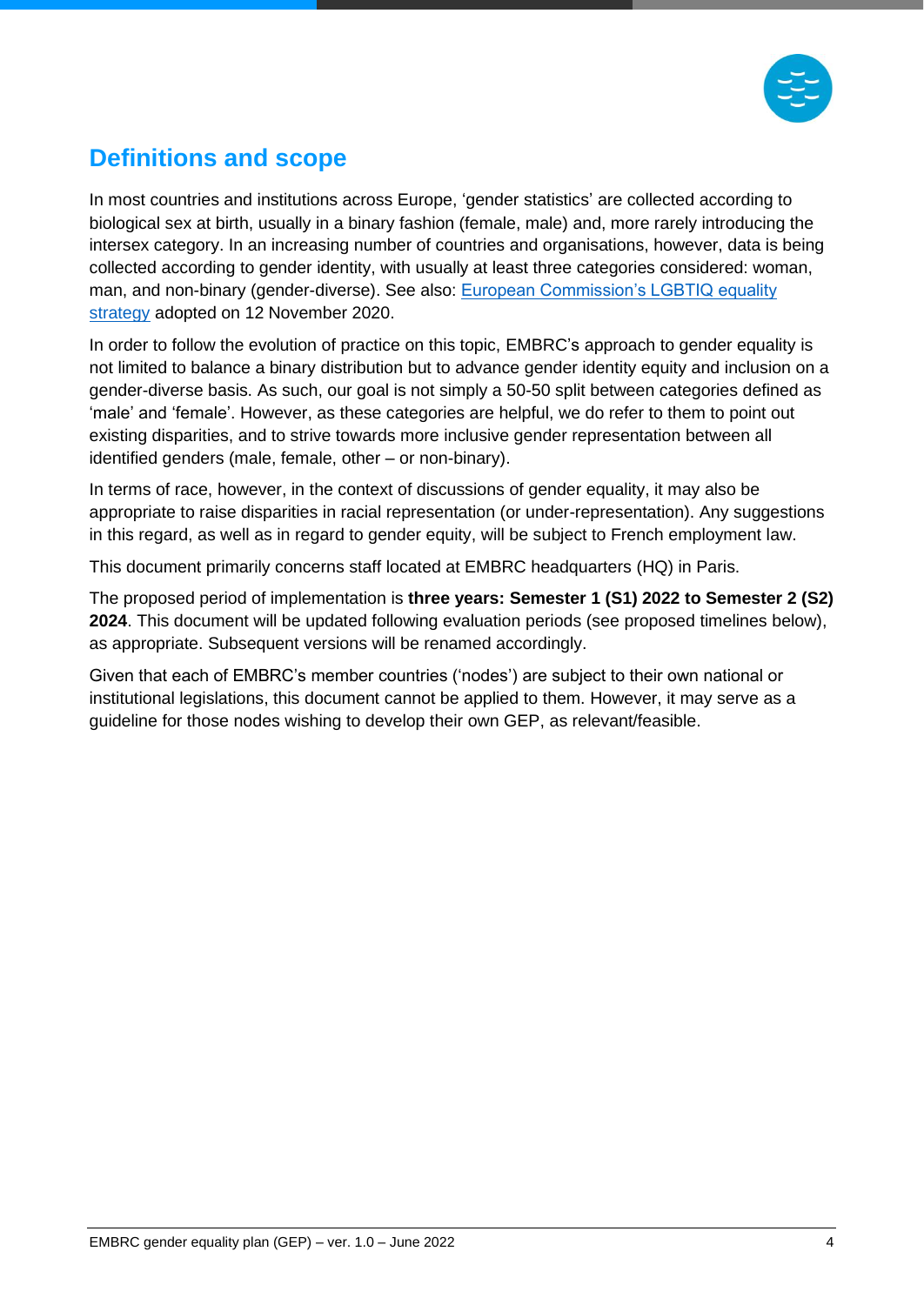

# <span id="page-5-0"></span>**Priority areas**

# <span id="page-5-1"></span>**1. Work-life balance**

## <span id="page-5-2"></span>**Objectives**

- Promote existing measures designed to promote work-life balance including but not limited to maternity, paternity, and/or parental leave
- Offer flexible working arrangements (including flexible hours and teleworking) to meet individuals' ongoing or context-specific (ie 'punctual') work-life balance needs

#### <span id="page-5-3"></span>**Measures**

• Flexible working time arrangements: Continue to implement existing measures including permanent, partial remote working; communicate about existing measures to enable the care of sick children (eg 3 days of paid leave for a sick child per year); communicate about the existing option to work less than full-time (eg 80% schedule) to accommodate work-life balance needs; explore additional measures for specific, punctual needs (eg occasional additional teleworking for staff with unforeseen personal caring responsibilities including for children, the elderly, or other sick relative).

#### *Note: French employment law determines the modalities for sick leave and other kinds of leave; for additional measures offered by EMBRC, refer to https://www.docdroid.net/aNi5Y27/2021 memorandum-absences-pdf.*

• Communication about options for career breaks: Communicate clearly to staff members the options available to them for maternity, paternity, and/or family leave (indicate CAF resources explaining the options available to new parents, including links to find out more information, apply for CAF subsidies, and so on. Explore and implement measures to facilitate the reintegration of staff members after a break (eg parental leave, or other).

#### <span id="page-5-4"></span>Monitoring and evaluation indicators

In order to monitor progress on work-life balance, we will compare baseline data on existing worklife measures with targets.

In addition to data analysis, we may conduct a survey and/or hold a focus group with HQ employees to determine if they are (un)satisfied with current work-life balance measures and to rate their level of satisfaction: low, medium, high, very high. This survey and/or focus group could also serve to get their input on the additional measures that they would like to see implemented.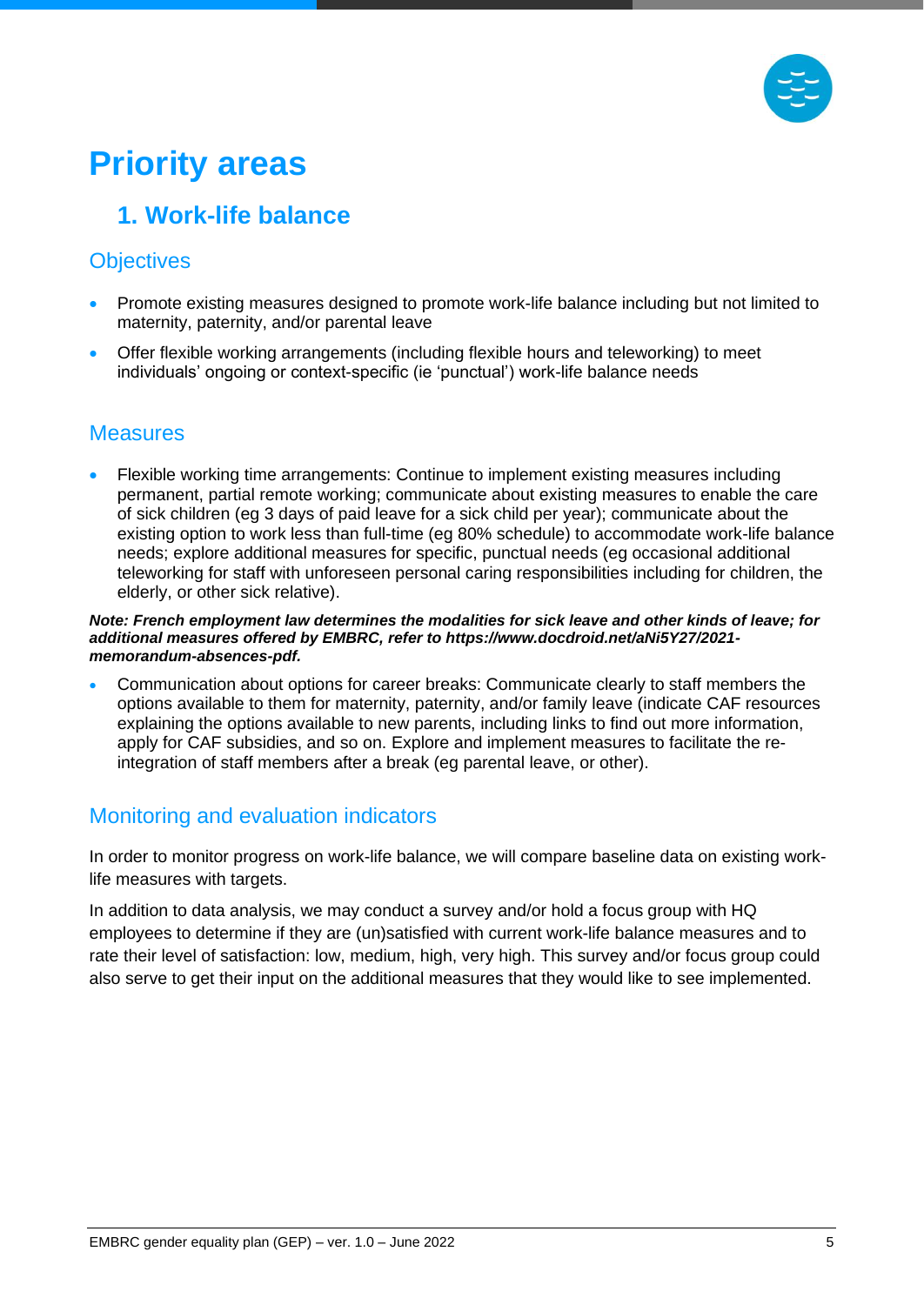

| <b>Measure/action</b>                                                                      | <b>Baseline</b><br>(S1 2022)                     | <b>Targets</b><br>(End 2022)<br>(End 2023)<br>(End 2024) |
|--------------------------------------------------------------------------------------------|--------------------------------------------------|----------------------------------------------------------|
| Staff satisfaction with work-life balance measures                                         | Very low; Low,<br>Fair, High, Very<br>high (TBD) | High to very high                                        |
| Right to disconnect: awareness training on<br>reasonable use of digital tools for managers | 0%                                               | End 2022                                                 |

#### <span id="page-6-0"></span>**Timeline**

- **S2 2022:** survey/focus group, analysis of outcomes, and suggestions for new measures
- **S2 2022:** review of existing measures and suggestions for new measures, taking into account outcome of survey/focus group
- **S2 2023, S2 2024:** annual review of existing measures

#### <span id="page-6-1"></span>Roles and responsibilities

- Chief Financial & Administrative Officer: development of policies, in collaboration with French lawyer (for compliance check with French employment law); evaluation
- Executive Director: validation of proposed policies, input on evaluation
- External gender consultant: organisation, implementation of survey and/or focus group to determine staff expectations and satisfaction with current measures
- HQ staff: participation in survey/focus group; TBD participation in evaluation process.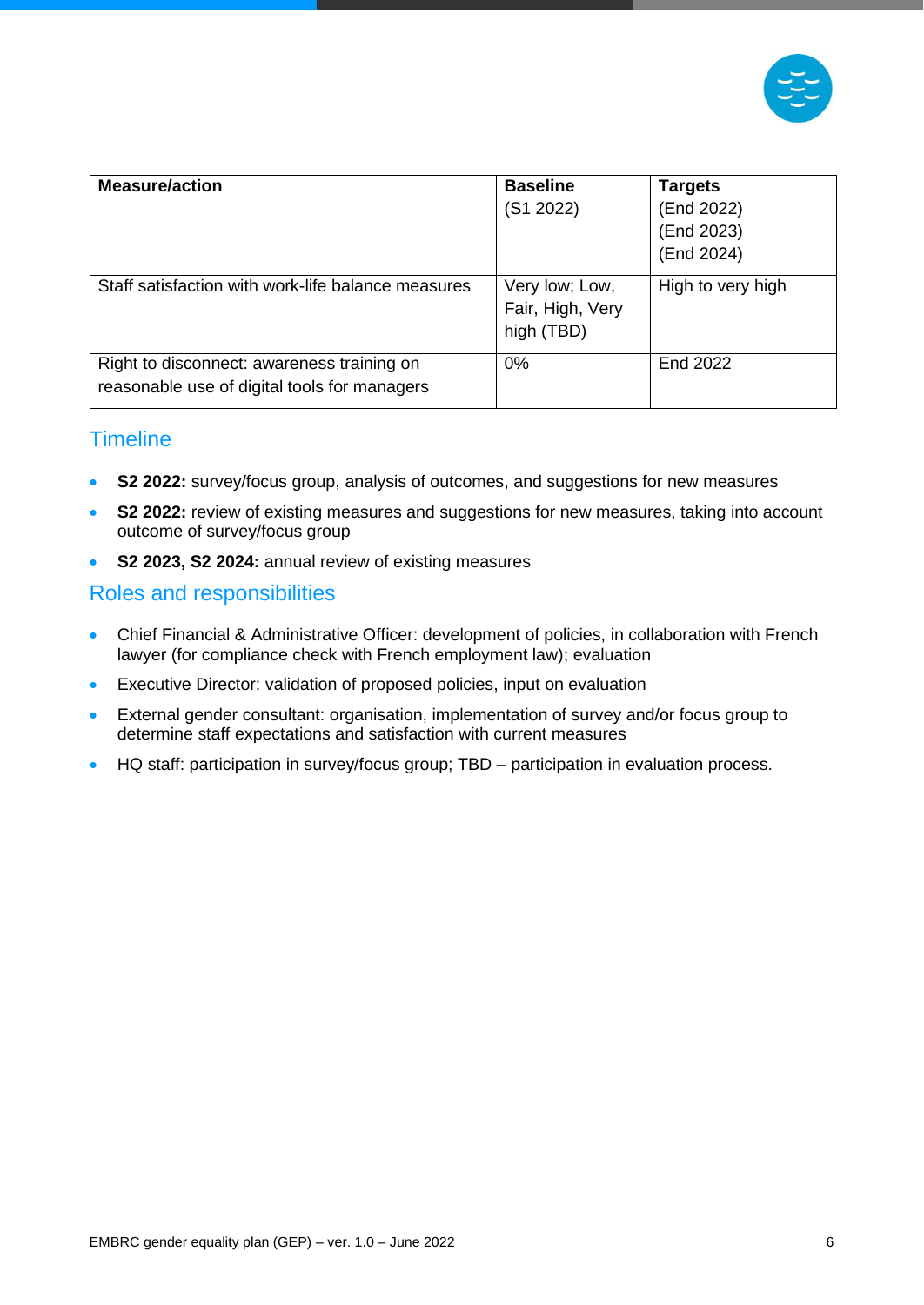

# <span id="page-7-0"></span>**2.1. Gender balance in committees**

## <span id="page-7-1"></span>**Objective**

Promote a greater gender balance in EMBRC Advisory Boards, Committees, and working groups, as relevant and feasible

#### <span id="page-7-2"></span>**Measures**

**Recommendations**: Encourage greater gender balance in EMBRC advisory/decision-making bodies/committees and working groups, by highlighting current imbalances, and encouraging countries to consider gender when nominating future members, taking into account national laws/quotas.

#### <span id="page-7-3"></span>Monitoring and evaluation indicators

In order to observe the gender balance in the committees, we will compare the baseline data with the target data. In particular, we will examine: the percentage of female, male and gender diverse staff on EMBRC advisory/decision-making bodies/committees; the aim is to encourage a steady increase in the number of women and non-binary people, including people of colour and other minorities, where appropriate/feasible, and in accordance with national legislations.

|                                       | <b>Baseline</b>  | <b>Targets</b>  |
|---------------------------------------|------------------|-----------------|
|                                       | (S1 2022)        | (End 2022)      |
|                                       | % F/M/non-binary | (End 2023)      |
|                                       |                  | (End 2024)      |
| General Assembly (GA)                 | 25%/75%/0%       | 40-60% End 2023 |
| Committee of Nodes (CoN)              | 4 female, 8 male | 40-60% End 2023 |
| Science and Innovation Advisory Board | %                | 40-60% End 2023 |

#### <span id="page-7-4"></span>**Timeline**

- **S1 2022:** identification of the numbers/percentages of male vs female members; identification of targets for each identified period (S2 2022, 2023, 2024), taking into consideration mandate periods
- **S2 2022:** dissemination of the EMBRC GEP to its advisory/decision-making bodies/committees; ongoing dissemination to new members (ie when a new member joins, they receive the EMBRC GEP)
- **2023/24 (TBD):** possible implementation of training to advisory/decision-making bodies/committees (initial and potentially refresher training, as well as additional, punctual training for new members)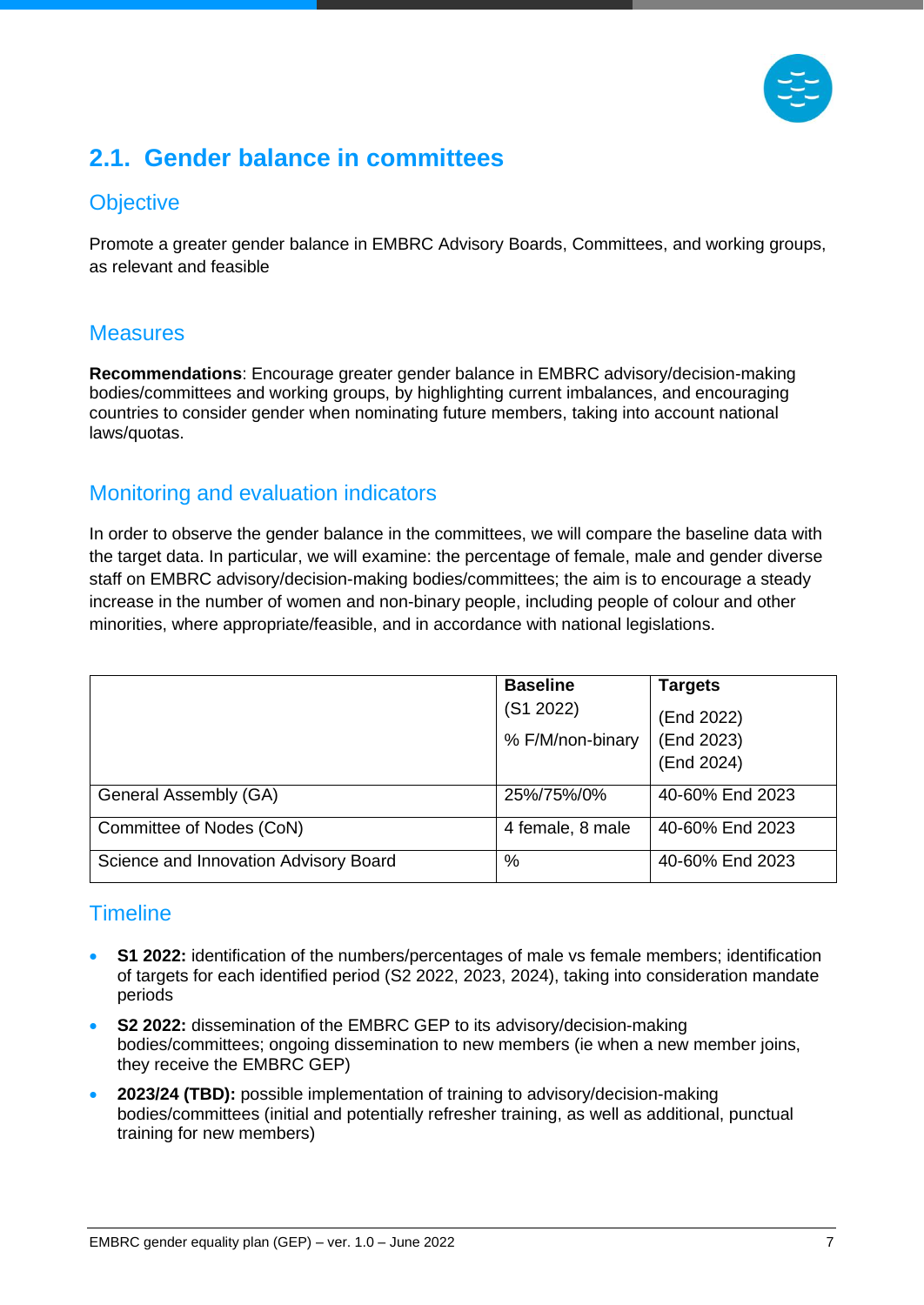

## <span id="page-8-0"></span>Roles and responsibilities

- Chief Financial & Administrative Officer: identification of current gender distribution and identification of targets (with support from the General Assembly Secretary and others for confirmation of member identity)
- Chief Financial & Administrative Officer, Executive Director: presentation of GEP and recommendations for greater gender equality
- External gender consultant: training, as relevant/appropriate
- Communications Officer:
	- Dissemination of GEP to existing/new members (ongoing, as needed)
	- Support for the creation of a 'gender resource library' (EMBRC Dropbox folder): information on gender, related resources/articles, and the EMBRC GEP (recommendations on relevant reading to be requested of the external gender consultant)
	- Possible support role in development of phrasing/wording to explain to EMBRC advisory/decision-making bodies/committees why gender equality is important, what it is, and how we can foster our commitment to gender equality by having greater equality in our governance and decision-making bodies.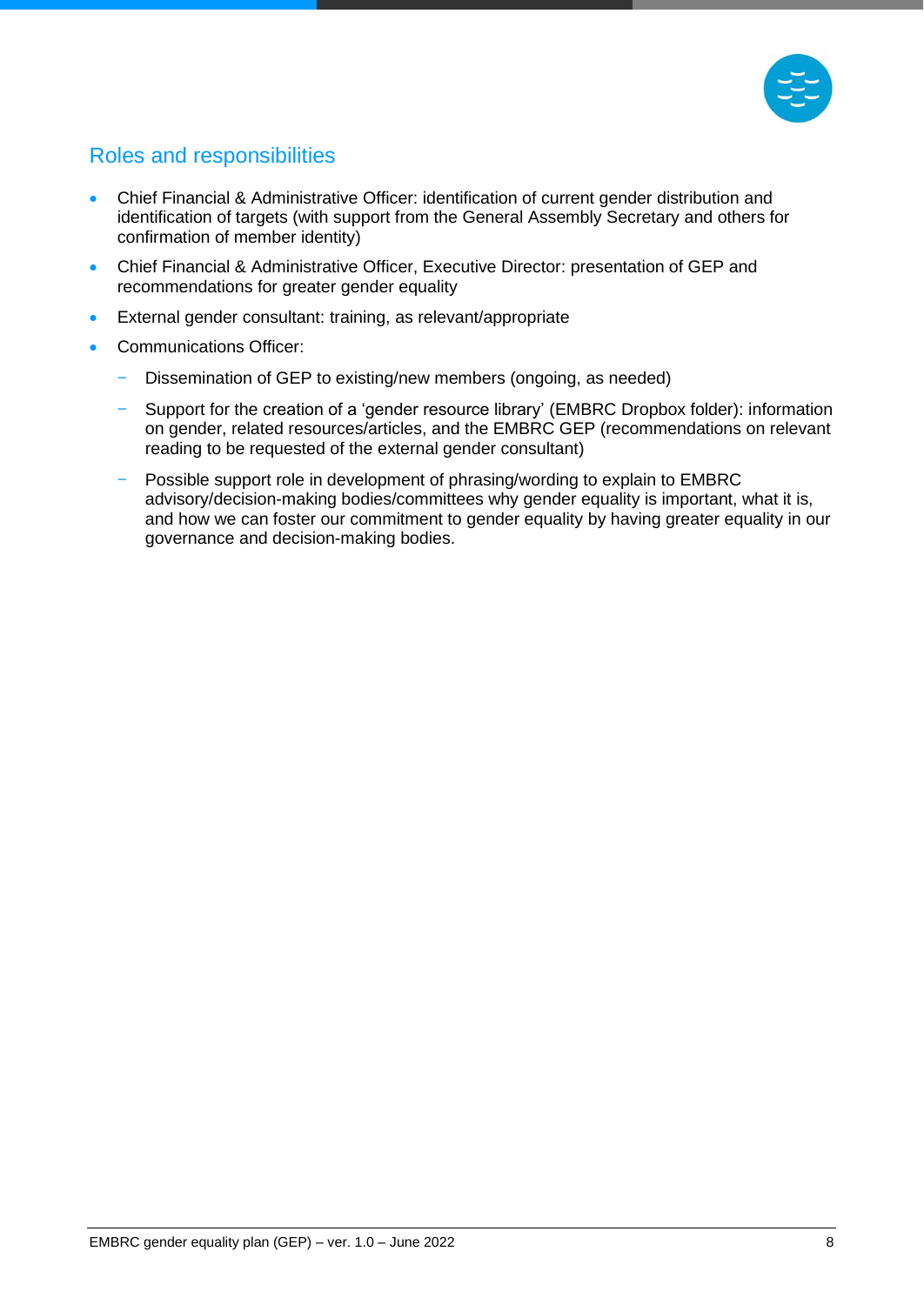

# <span id="page-9-0"></span>**2.2. Gender equality in recruitment**

## <span id="page-9-1"></span>**Objectives**

Continue to promote gender equality in EMBRC's recruitment policy / practices, and, where appropriate, strengthen gender equality.

#### <span id="page-9-2"></span>**Measures**

- **Develop our existing recruitment policy** to indicate that EMBRC does not discriminate against individuals with a 'gap' in their CV (eg due to raising children or taking care of sick relatives); for researcher positions, this policy could potentially indicate that we do not evaluate individuals' scientific capability based on the number of publications (as studies show that maternity leave has a negative effect on womens' publication output)
- **Provide gender equality training** for all staff and during the onboarding process for all new hires.

### <span id="page-9-3"></span>Monitoring and evaluation indicators

• % gender equality expertise involved in recruitment process

|                                         | <b>Baseline (S1)</b><br>2022)<br>% F/M/non-binary | <b>Targets</b><br>(End 2022)<br>(End 2023)<br>(End 2024) |
|-----------------------------------------|---------------------------------------------------|----------------------------------------------------------|
| % Female, male, non-binary new recruits | 1 female new<br>recruit, S1 2022                  |                                                          |

## <span id="page-9-4"></span>**Timeline**

- **S1 2022**: identification of baseline data and targets
- **S2 2022:** developments to EMBRC recruitment policy,
- **S2 2023/24**: evaluation and additional changes to recruitment policy, as needed.

#### <span id="page-9-5"></span>Roles and responsibilities

- Chief Financial & Administrative Officer: identification of baseline data and targets; development of EMBRC recruitment policy (in collaboraiton with lawyer, see below), communication of changes to the policy (and internal dissemination)
- Executive Director: input/validation as needed
- French lawyer: for insight/recommendations on how to make EMBRC recruitment policy more inclusive, based on French employment law (input desired as well on wording and gender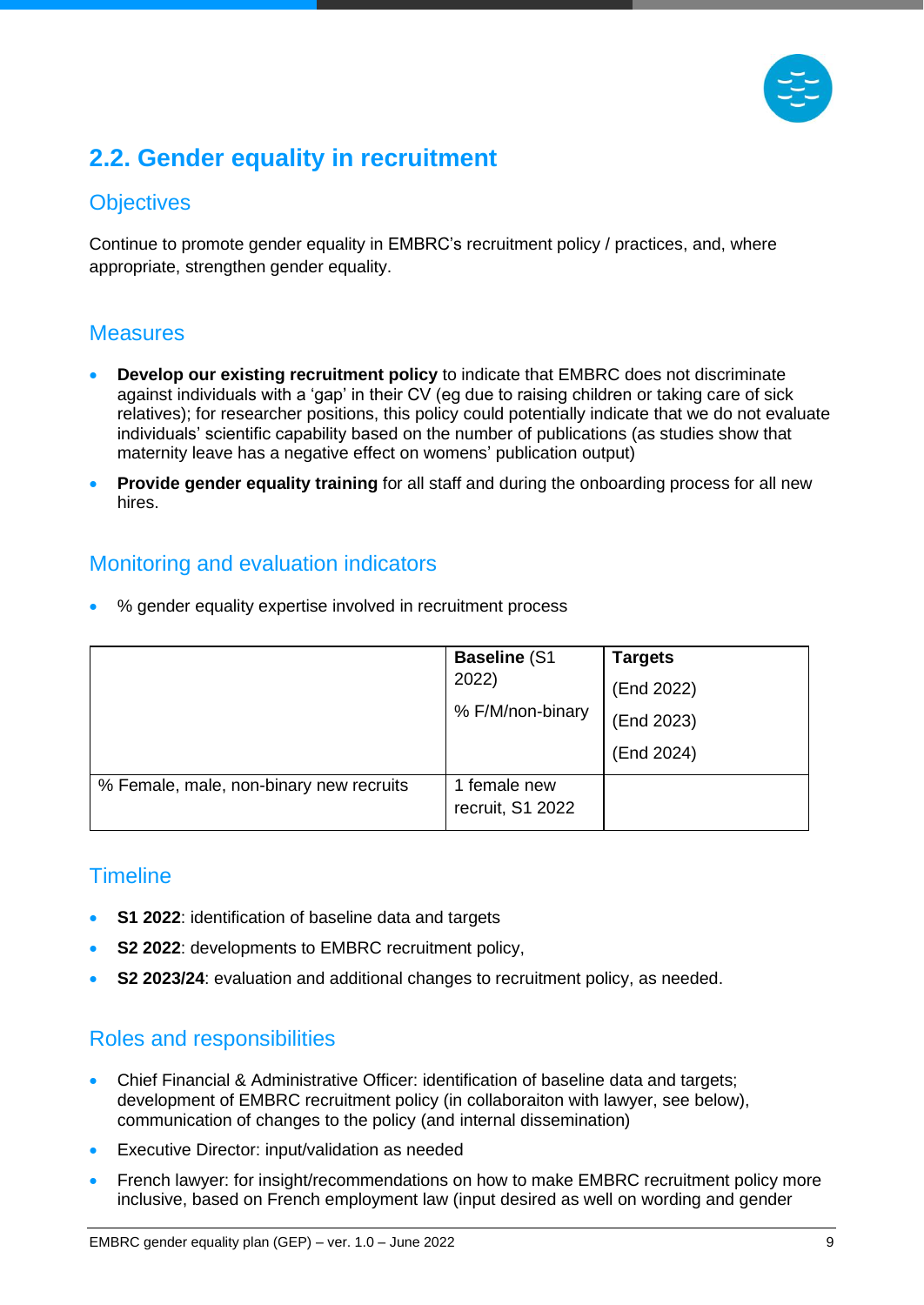

categories – not just for the recruitment policy, but in general; suggestions to be incorporated into this GEP as relevant/feasible).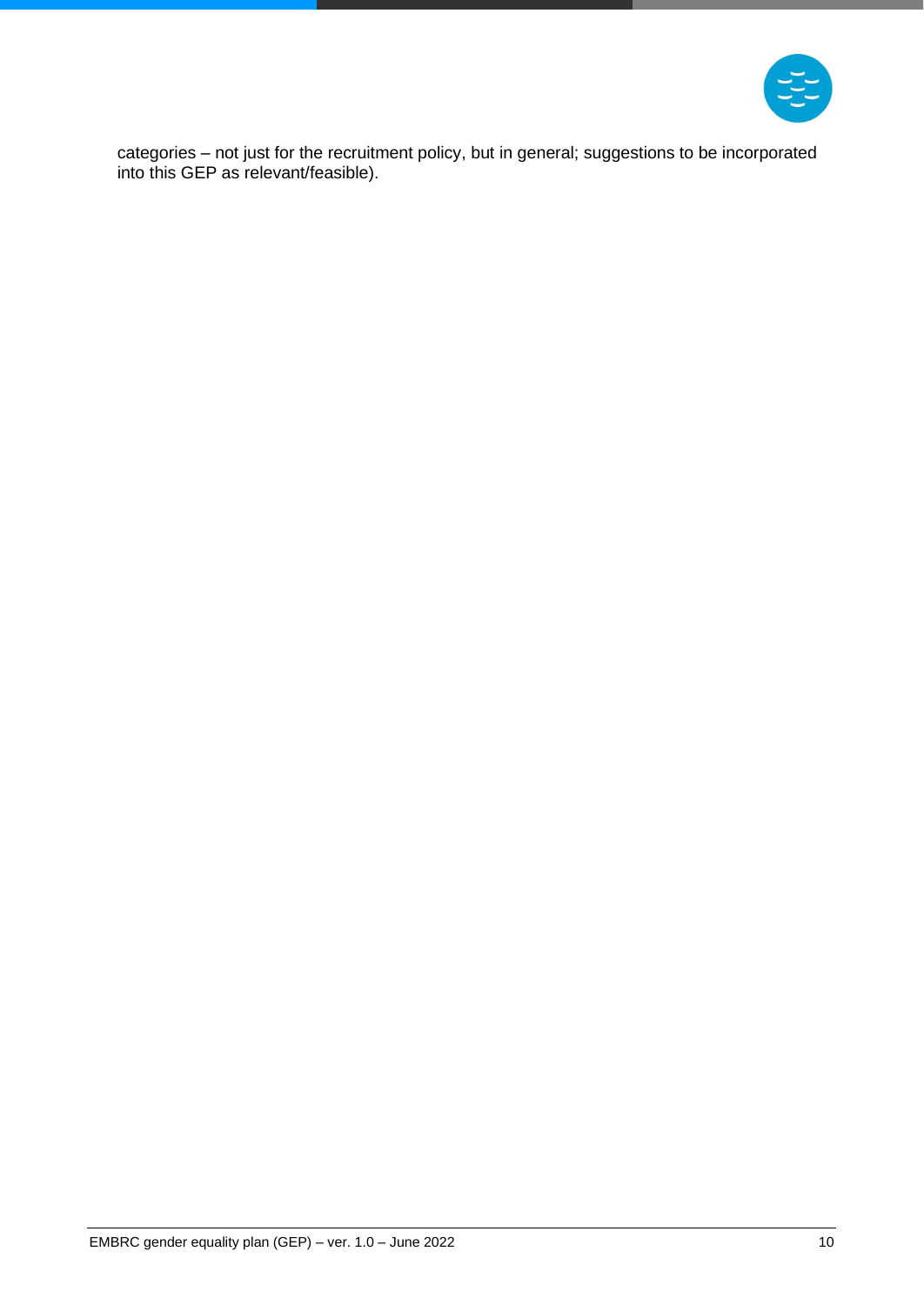

# <span id="page-11-0"></span>**2.3. Integration of the gender dimension into EMBRC organisational culture**

#### <span id="page-11-1"></span>**Objective**

Create a 'gender equality culture' at EMBRC (HQ) where individuals are aware of gender concepts, understand the scope and importance of gender equality (regardless of their identified gender), and adopt and support the implementation of the EMBRC GEP.

#### <span id="page-11-2"></span>**Measures**

- **Develop and implement gender training** for the entire HQ team (including remote positions) including an initial comprehensive training event, followed by refresher/complementary training; develop customised training schedule/content for new recruits (who were unable to participate in initial training and/or follow-up training)
- **Promote regular open discussion on gender topics** so that staff feel comfortable to make suggestions and point out issues on an ongoing basis, and in a 'safe environment' : these discussions and suggestions could take place in specific meetings and/or in suggestion boxes; allow staff the opportunity to make suggestions for the gender resource library
- **Communicate regularly about the gender resource library**, informing staff when new resources are added, and sending them links as needed
- Integrate the gender dimension in the research projects where EMBRC participates.

#### <span id="page-11-3"></span>Monitoring and evaluation indicators

- Number of training sessions provided (dates, number of participants)
- Number of resources in the gender resource library

Qualitative data: shift in staff behaviour, adherence to gender equality, etc. (a survey could be used for this purpose).

| <b>Measure/action</b> | <b>Baseline</b> | <b>Targets</b> |
|-----------------------|-----------------|----------------|
|                       | (S1 2022)       | (End 2022)     |
|                       |                 | (End 2023)     |
|                       |                 | (End 2024)     |
| Training              | 0               | 1 by year      |
| Gender library        | 0               | End 2022       |

#### <span id="page-11-4"></span>**Timeline**

- **S2 2022:** internal training (kick-off session), followed by annual refresher training (TBD once per year)
- **S2 2022, then ongoing**: creation and updating of gender resource library.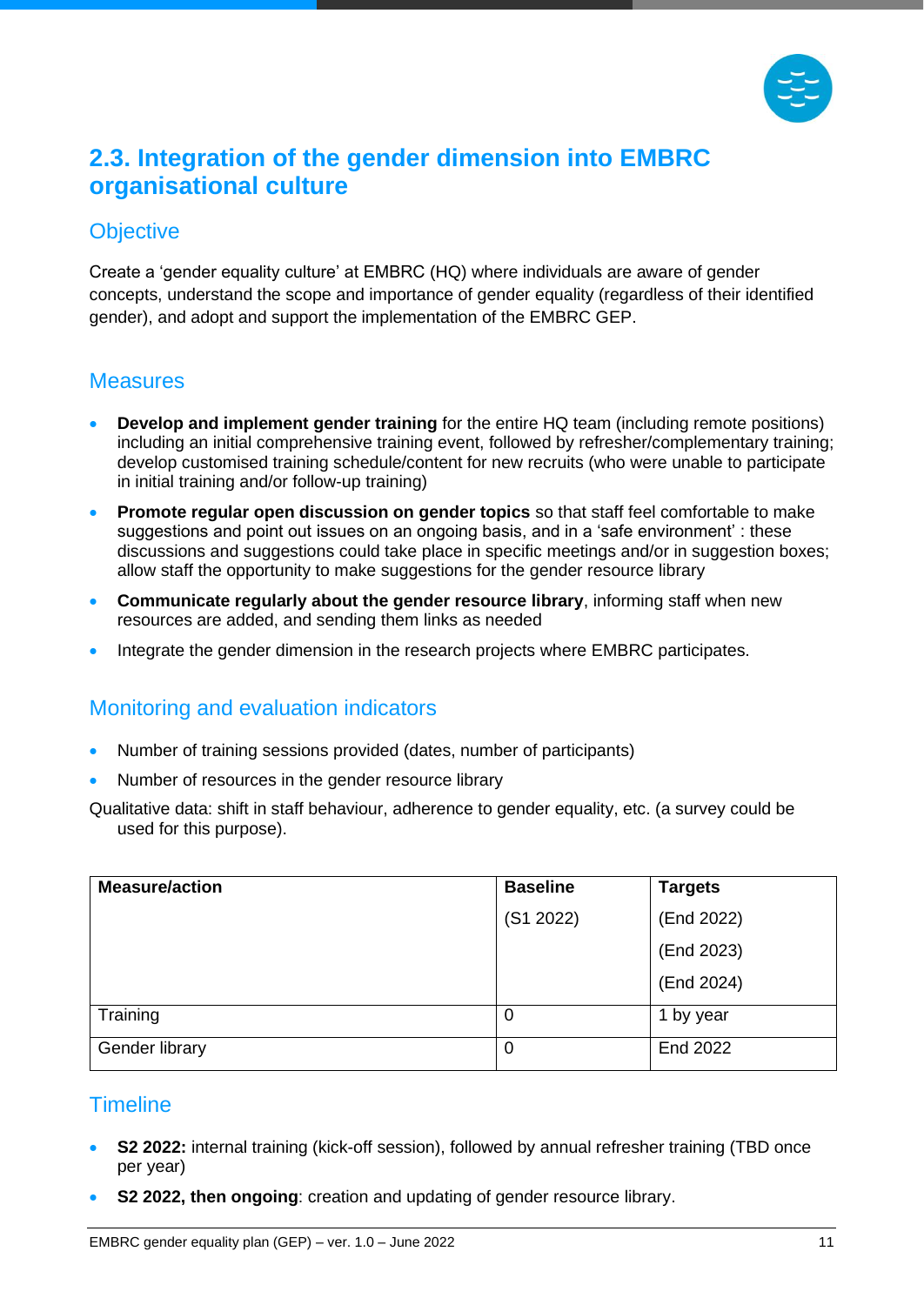

## <span id="page-12-0"></span>Roles and responsibilities

• All: support for the development of the gender resource library; participation in training, suggestions for content of the training, and feedback on the sessions (for the purpose of optimising future sessions)

•

• Chief Financial & Administrative Officer, Administrative Assistant: support for the organisation and implementation of training sessions (led by external consultant).

# <span id="page-12-1"></span>**2.4. Measures against gender-based violence, including sexual harassment**

### <span id="page-12-2"></span>**Objective**

- Increase the measures against gender-based violence in EMBRC's HR policies
- Establish a culture of zero tolerance

#### <span id="page-12-3"></span>**Measures**

Following French employment law, guarantee a comprehensive policy against sexual harassment, which includes behavior, reporting, investigation, support for victims and disciplinary measures and prosecution

#### <span id="page-12-4"></span>Monitoring and evaluation indicators

- Integration of sexual harassment-related wording in EMBRC's relevant HR policy(ies)
- Creation of a policy, procedures and reporting mechanism
- Evaluation by the number of complaints and resolution of cases

| <b>Measure/action</b>                                                                    | <b>Baseline</b> | <b>Targets</b> |
|------------------------------------------------------------------------------------------|-----------------|----------------|
|                                                                                          | (S1 2022)       | (End 2022)     |
|                                                                                          |                 | (End 2023)     |
|                                                                                          |                 | (End 2024)     |
| % of comprehensive measures of sexual harassment<br>integrated into EMBRC HR policy(ies) | 0%              | 100%           |

#### <span id="page-12-5"></span>**Timeline**

- **S2 2022:** exploration of policy development possibilities
- **S1 2023:** development of a quality process to report sexual harassment and gender-based violence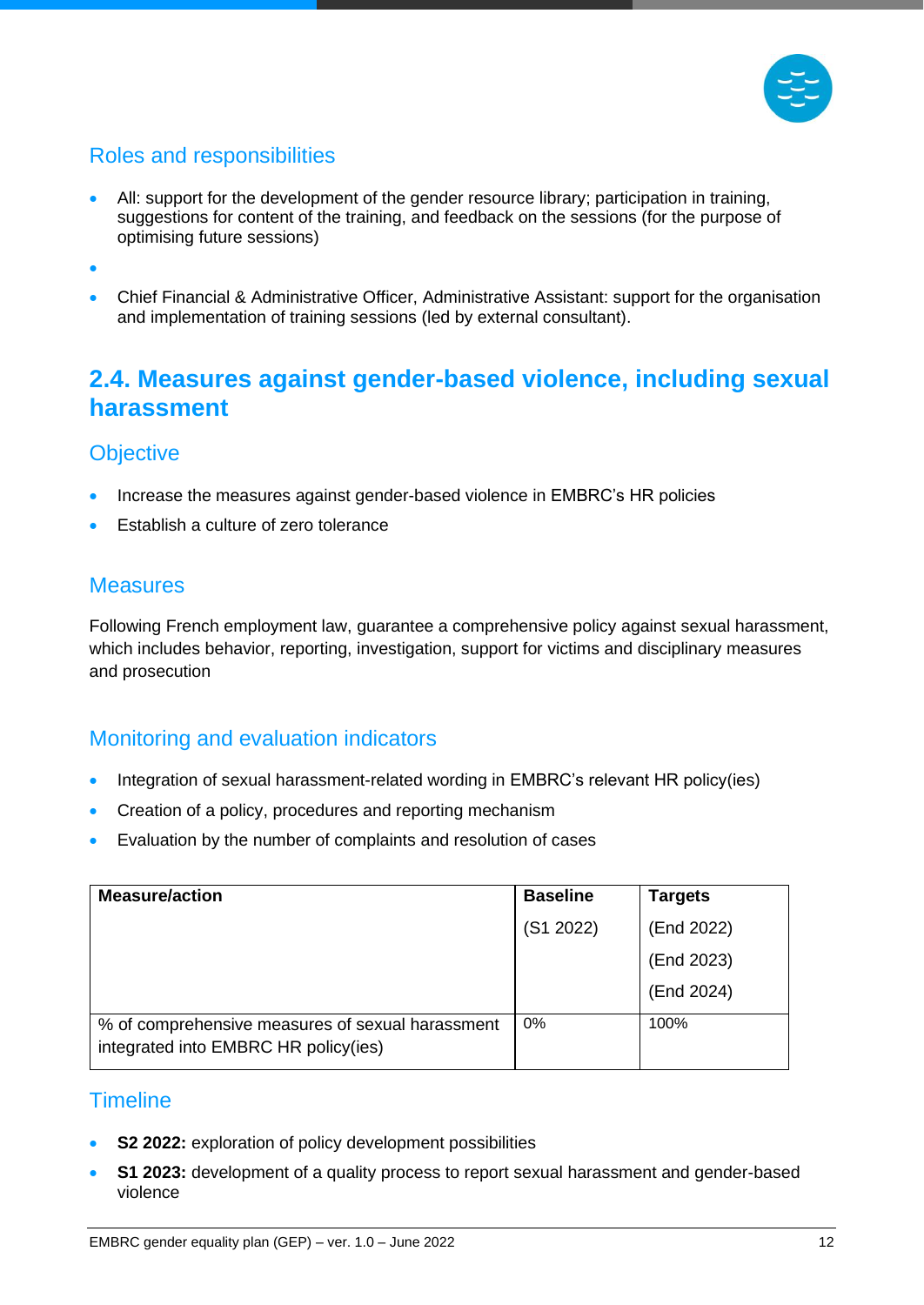

• **Ongoing**: reporting of sexual harassment and gender-based violence**.**

## <span id="page-13-0"></span>Roles and responsibilities

• Chief Financial & Administrative Officer, in collaboration with French lawyer: policy development; development and implementation of a policy for employees to report sexual harassment and gender-based violence.